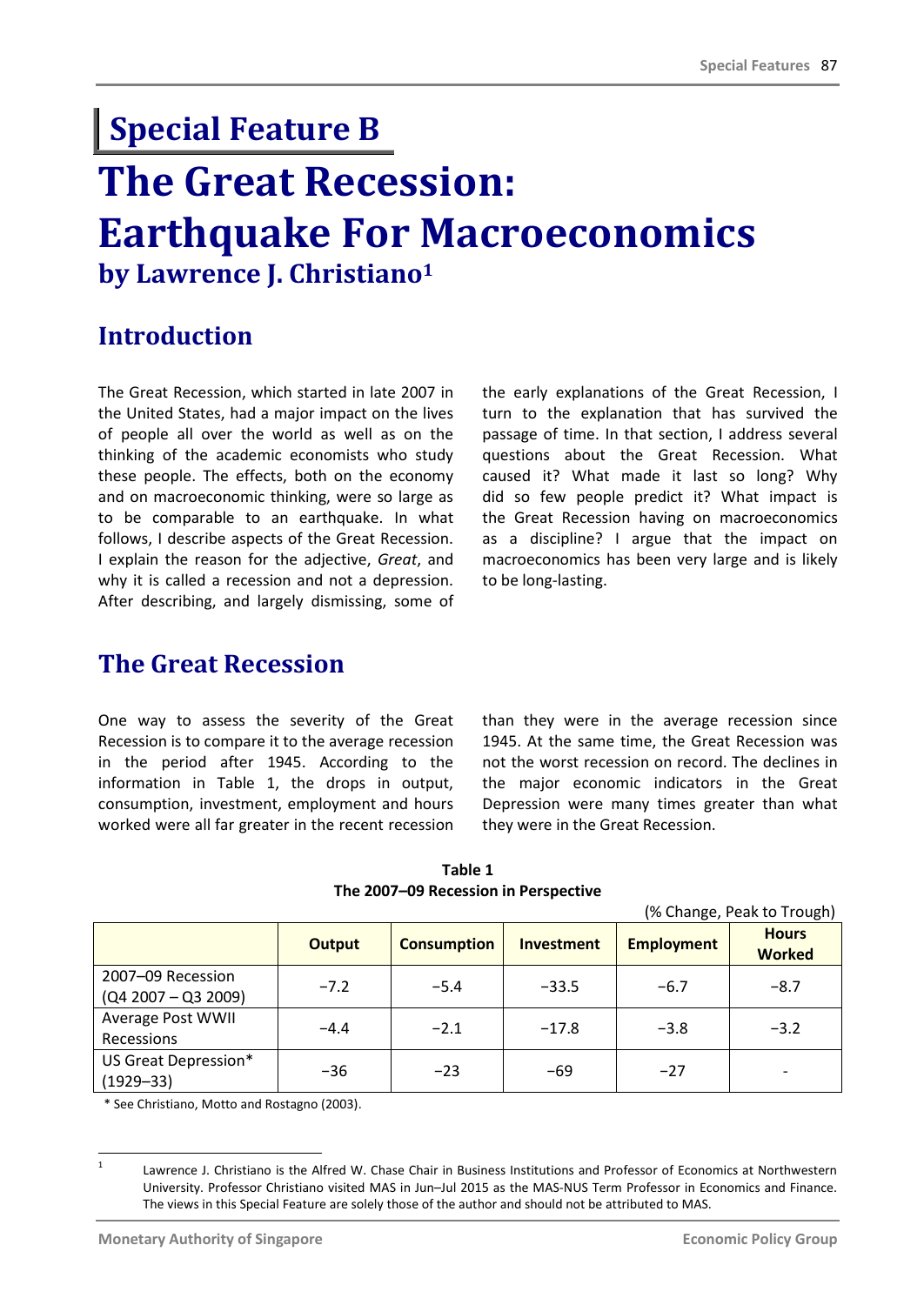Another way to gauge the dimensions of the Great Recession is to examine Chart 1, which displays output per working-age person, adjusted for inflation.<sup>2</sup> The shaded areas in the chart demarcate the starting and ending dates for recessions, as determined by the National Bureau of Economic Research's (NBER) Business Cycle Dating Committee. According to the NBER, the economy began to climb out of the recession by the summer of 2009. But, note how long the economy is taking to recover: the US economy did not return to the 2007 level of output per capita until a little over five years later, in Q1 2013. $3$  Usually, the economy returns more quickly to its pre-recession peak. Even now, the US economy seems not to have returned to its previous 'normal' level. If we take the previous 'normal' to be the 2007 trend growth path, then the US economy is still about 10% below normal.<sup>4</sup>



**Chart 1 Real GDP per Working-age Individual (Aged 15–64) in the US**

Source: Federal Reserve Bank of St. Louis FRED Database

It is not possible to evaluate the health of the US economy simply by examining per capita output. The performance of per capita output depends not only on how well labour and other markets are functioning, but also on the evolution of Total Factor Productivity (TFP). The dynamics of TFP are determined in part by the evolution of technological knowledge. The latter, in turn,

reflects the growth-enhancing impact of longerterm factors that have nothing to do with the current health of financial, labour and other markets. Thus, if the underlying growth rate of TFP had fallen significantly, then the new normal could be substantially below the old normal in 2007. In this case, US output may not be so far from trend as it may at first appear in Chart  $1<sup>5</sup>$ 

 $\frac{1}{2}$ The output and population data were obtained from FRED, the online database maintained by the Federal Reserve Bank of St. Louis. The FRED mnemonic for the output measure is GDPC1 and the mnemonic for the working-age population is LFWA64TTUSQ647S.

<sup>3</sup> The exact amount of time required for per capita output to return to its pre-recession peak depends somewhat on the population measure used. If instead the civilian non-institutional population measure (FRED mnemonic, CNP16OV) were used, then the amount of time would have been longer, roughly seven years. The difference from the results in Chart 1 reflects demographic factors that cause the working-age population to grow less rapidly than the population as a whole.

<sup>4</sup> For additional discussion about the trend of US economic output in 2007, see Christiano, Eichenbaum and Trabandt (2015). The 10% number in the text was rounded after doing the following calculations. I fit a linear time trend to the natural logarithm of the output measure in Chart 1, using data from the beginning of the sample to Q3 2007, the quarter before the Great Recession began according to the NBER. I extended the trend to the end of the sample. The difference between the trend at the end of the sample and the (log of the) last data point is 0.136, which I rounded to 0.10. The 10% number reported in the text is this last number, multiplied by 100.

<sup>5</sup> See Gordon (2016) for an elaboration of the view that the growth rate of technological progress in the US may have slowed down significantly.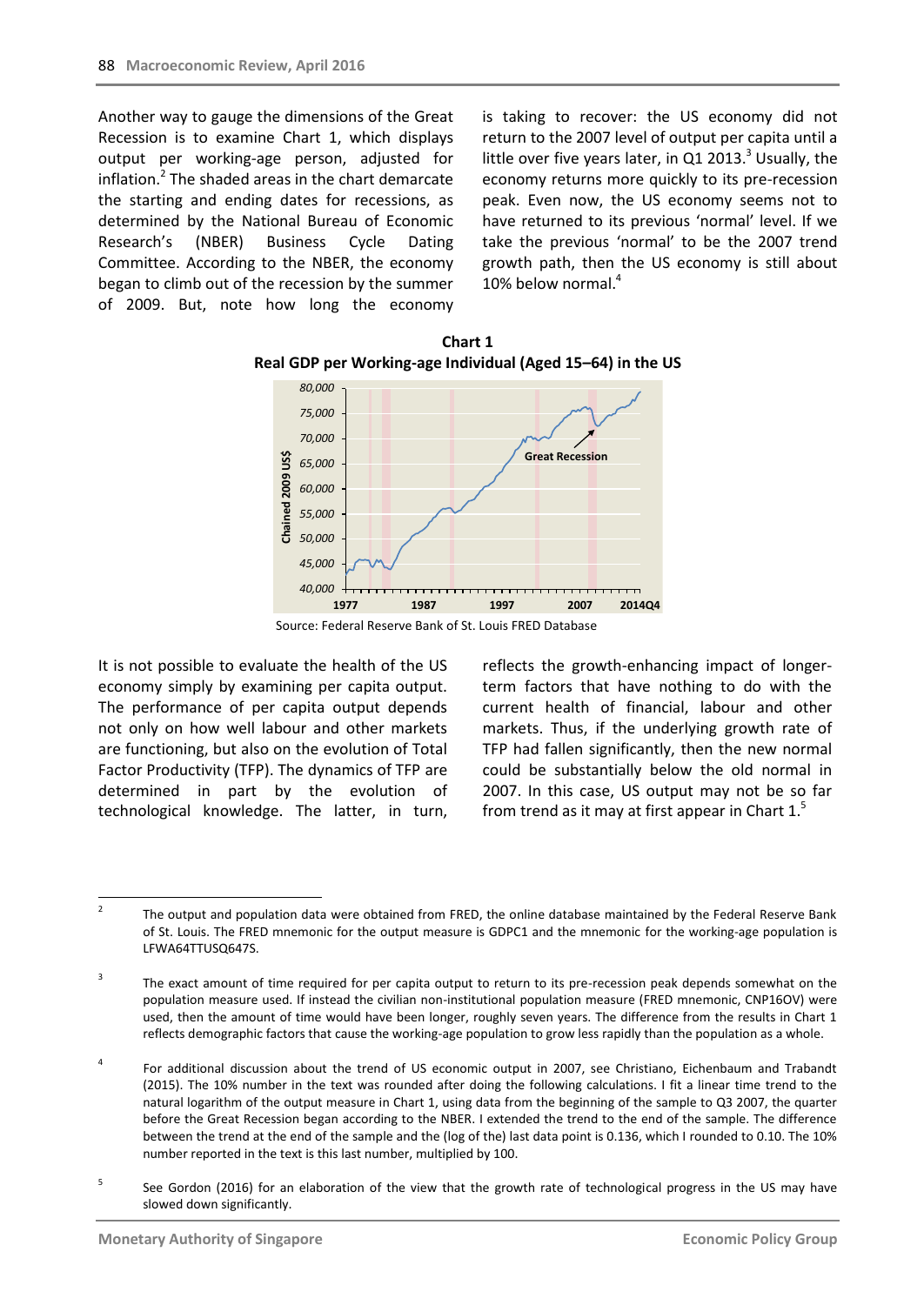The employment-to-population ratio, when only people between the ages of 25 and 54 are considered, appears in Chart  $2.6$  Inferring the health of the US economy by looking at a labour market variable like the employment ratio has the advantage that labour markets are presumably less sensitive to assumptions about the evolution of technological knowledge.<sup>7</sup> The employment ratio fell by 5% points, an amount that is substantially larger than what happens in a typical recession. Not only did the ratio fall by a large amount, but it was also very slow to recover. In fact, that 5% point drop has still not been reversed, even today. But, demographic considerations inject some uncertainty into how the last observation is to be interpreted. It is well known that the employment ratio has been trending down since the early 2000s.<sup>8</sup> This can be seen in Chart 2, by noting that the peak employment ratio before the 2001

recession is higher than the corresponding peak before the recent recession. So, although the employment ratio undoubtedly remains low, trend changes in demographic factors suggest that it may not be as far below its new normal level as Chart 2 might suggest at first glance.

These and other indicators explain why the Great Recession is called *Great*. There was an unusually large drop in output and employment. Moreover, the recovery has been very slow. Arguably, the US economy has still not completely recovered even though seven years have passed since the start of the recession. To what extent the US economy may have completely recovered from the Great Recession is hard to assess, because that requires taking a difficult-to-quantify stand on the underlying pace of technological change and demographic developments.



Source: Federal Reserve Bank of St. Louis FRED Database

<sup>-&</sup>lt;br>6 This variable is taken from FRED and has mnemonic, LNS12300060. I use a measure of the employment ratio that covers only a subset of the population in order to reduce the impact of demographic factors such as the increase in the proportion of the population that is retired.

<sup>7</sup> One way to motivate the presumption in the text is to refer to the standard (i.e., 'divisible labour') real business cycle model. A well-known feature of this model is that employment is substantially less sensitive to the state of technology than output (see for example, Christiano and Eichenbaum, 1992).

<sup>8</sup> There has been a trend decline in the employment rate for 25–54 year old males since the early 1970s (see the variable in FRED with mnemonic, LREM25MAUSQ156N). The labour force participation of working-age females has exhibited a modest downward trend since the early 2000s (see FRED variable, LREM25FEUSQ156N).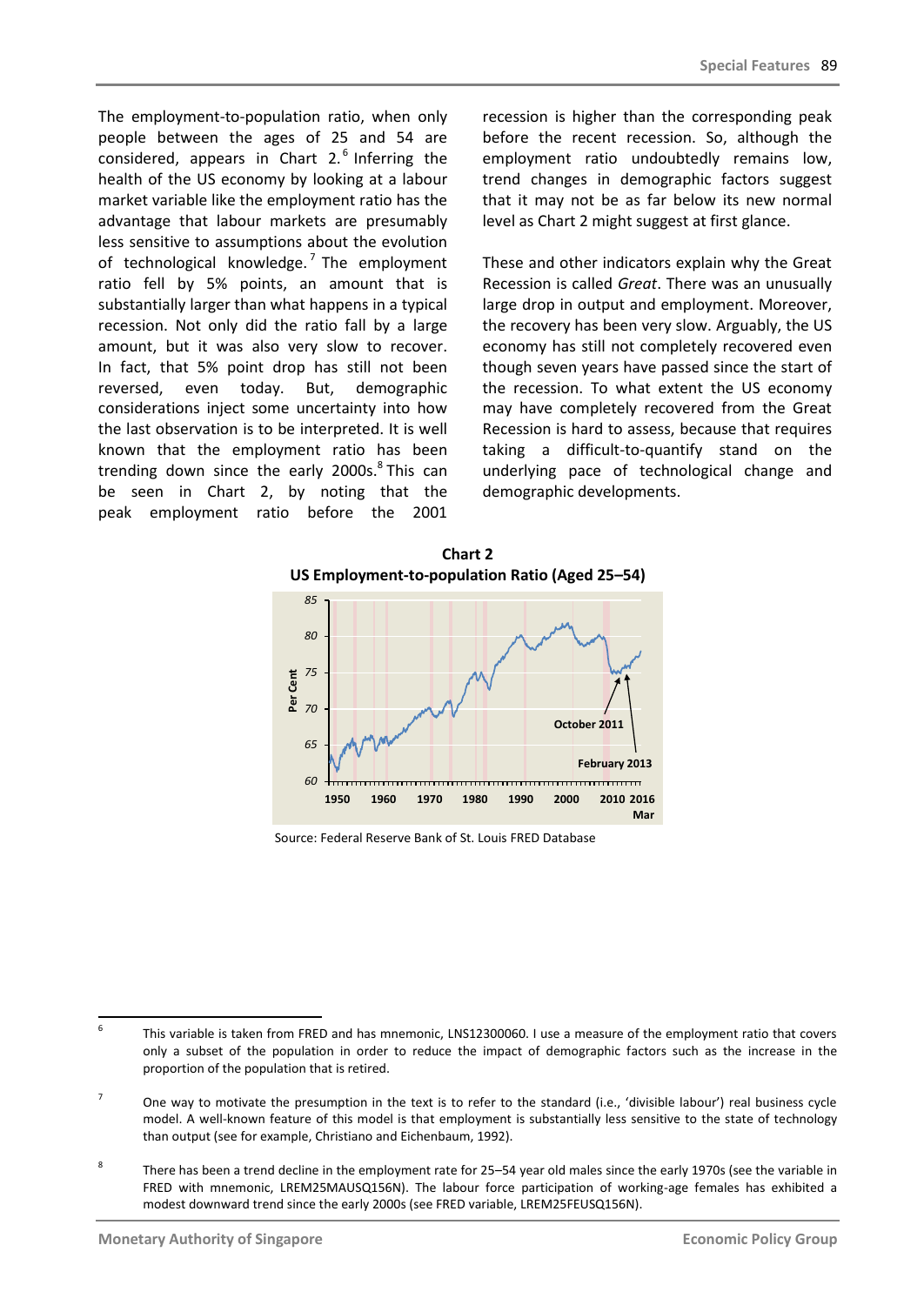## **Initial Views About The Causes Of The Great Recession**

The observations about the severity of the recession raise the obvious question: what was the cause of the Great Recession?

In the initial phases of the recession, there was a lot of confusion about the answers to this question. There was a sense of anguish and fear in Washington among policymakers in late 2008, as the signs of dysfunction in financial markets became acute and the decline in economic activity accelerated. That acceleration is evident in Charts 1–2, where we see that the fall in output and employment turned into a free fall a year after the NBER declared that the recession had started. A particularly dramatic moment in the ensuing crisis occurred on 18 Sep 2008, days after the bankruptcy of the long-established and respected investment bank, Lehman Brothers. The senior leadership of the US Congress convened a meeting with the Secretary of Treasury, Hank Paulson, and the Chairman of the Federal Reserve, Ben Bernanke, to discuss their response to the unfolding events. According to Senator Christopher Dodd (Chairman of the Senate Banking Committee at the time), Hank Paulson declared, "Unless you act, the financial system of this country and the world will melt down in a matter of days." Reportedly, Ben Bernanke followed up by saying, "If we don't do this [i.e., pass a proposed emergency bill] tomorrow, we won't have an economy on Monday." Reflecting on that meeting, Senator Christopher Dodd reported that "There was literally a pause in that room where the oxygen left." 9

Various explanations for the Great Recession began to emerge. I refer to these as the skills *Mismatch Hypothesis*, the *Government Policy Uncertainty Hypothesis* and the *Aggregate Demand Hypothesis*. The remainder of this section considers the first two hypotheses. Although, no doubt, all three hypotheses contain some truth in them, I argue that, according to the evidence, the first two probably played only a small role.<sup>10</sup>

#### **Mismatch Hypothesis**

An exaggerated version of the mismatch hypothesis goes something like this. Many construction workers lost their jobs as a result of the collapse in the housing sector during the Great Recession. The US economy had plenty of jobs, but these were mainly in the health services industry. Bulky former construction workers were simply not good candidates to be nurses. Perhaps the most prominent advocate of the mismatch hypothesis was Narayana Kocherlakota, the President of the Federal Reserve Bank of Minneapolis, who stated in 2010 that "Firms have jobs, but can't find appropriate workers. The workers want to work, but can't find appropriate jobs." This mismatch view had important policy implications. According to Kocherlakota, "Whatever the source [of this mismatch] it is hard to see how the Fed can do much to cure this problem."

As more data came in, it became apparent that mismatch was not the major factor driving the labour market in the dynamics of the Great Recession. For example, Kocherlakota himself abandoned the mismatch view and became the leading advocate at the Federal Reserve for adopting an aggressively expansionary monetary policy.<sup>11</sup> If mismatch had been important, the labour market would have been good to some workers and hard on others. But, in fact, workers of all types were hurt. For example, although workers with more education enjoy lower unemployment on average, workers at all education levels experienced a rise in unemployment during the Great Recession. In fact, the unemployment rate jumped across a broad range of occupation groups during the Great Recession.

Another way of looking at the mismatch issue is to examine the hours of work put in by employees. The average worker in an occupation in which there are a lot of jobs, but few workers qualified to take them, would be expected to be

<sup>11</sup> See Appelbaum (2014).

<sup>-&</sup>lt;br>9 See Public Broadcasting Service (2009).

<sup>&</sup>lt;sup>10</sup> My discussion in this section borrows heavily from Shierholz (2013).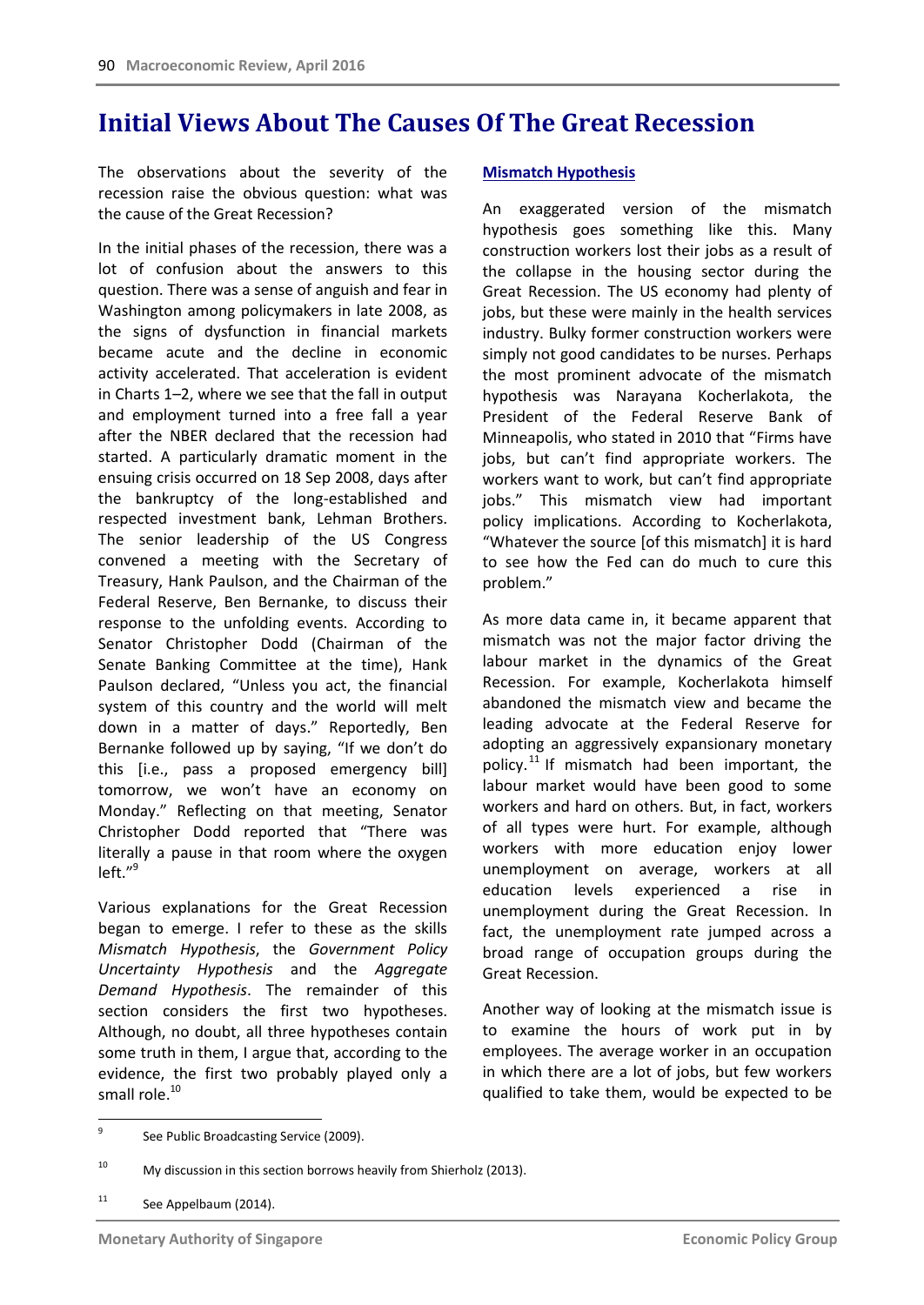working extra hard. That is, we should see some occupations in which average hours per worker is very high (e.g., nursing) and others in which it is low (e.g., construction). Instead, we see from the data that hours worked is down in 2012 relative to 2007 across almost all industries. The only exception is the legal occupation, but even there, hours worked is up by only around 1%.

Under the mismatch hypothesis, firms were held back from hiring because of their inability to find the right type of workers. This implies that wages of some types of workers (the 'right types') should have risen sharply while the wages of the types of workers that were in abundant supply should have been falling. Instead, wages of all types of workers were rising at very modest rates in the Great Recession. Average worker productivity rose by 7.5% over the period from 2007 to 2012. This is a modest benchmark for wage growth and all occupations experienced even lower wage growth (after adjusting for inflation). We do not see the soaring wage growth we would expect to see in some occupations if there were significant mismatch in the labour market.

Another way to test the mismatch hypothesis is to simply ask firms why they are not hiring. Since the early 1970s, the National Federation of Independent Business (NFIB), a small business association, has surveyed its members to find out what their 'top problem' is. They are asked to select from among the following 10 categories: taxes, inflation, poor sales, finance & interest rates, cost of labour, government regulations & red tape, competition from large businesses, quality of labour, cost/availability of insurance, other. Under the mismatch hypothesis, a large fraction of firms should have selected 'quality of labour' as their top problem. Charts 3a and 3b display the time series of the fraction of firms that choose each option as their top problem. Chart 3a shows that in normal times, 20% of firms say that 'taxes' are their top problem. 'Quality of labour' is usually a smaller problem. When the Great Recession hit, first in late 2007 and then at an accelerated pace in late 2008, 'quality of labour' fell in importance and 'poor sales' surged beyond all other options as the top problem.



**Chart 3a NFIB Survey: Firms' 'Top Problem'**

#### **Government Policy Uncertainty Hypothesis**

Under this hypothesis, it was uncertainty about how policymakers would react to the financial disturbances of 2007 and 2008 that dragged the US economy into the Great Recession. For example, some wondered if Bernanke's 'you won't have an economy on Monday' remark might be a symptom of panic among policymakers, which might lead to extreme and

**Chart 3b NFIB Survey: Firms' 'Top Problem'**



Source: National Federation of Independent Business Source: National Federation of Independent Business

unpredictable policy actions. The logic of the policy uncertainty hypothesis is that under these circumstances firms would have adopted a 'waitand-see' attitude before taking a decision that would be hard to reverse later.

There is at least superficial support for the policy uncertainty hypothesis. In Q4 2008, the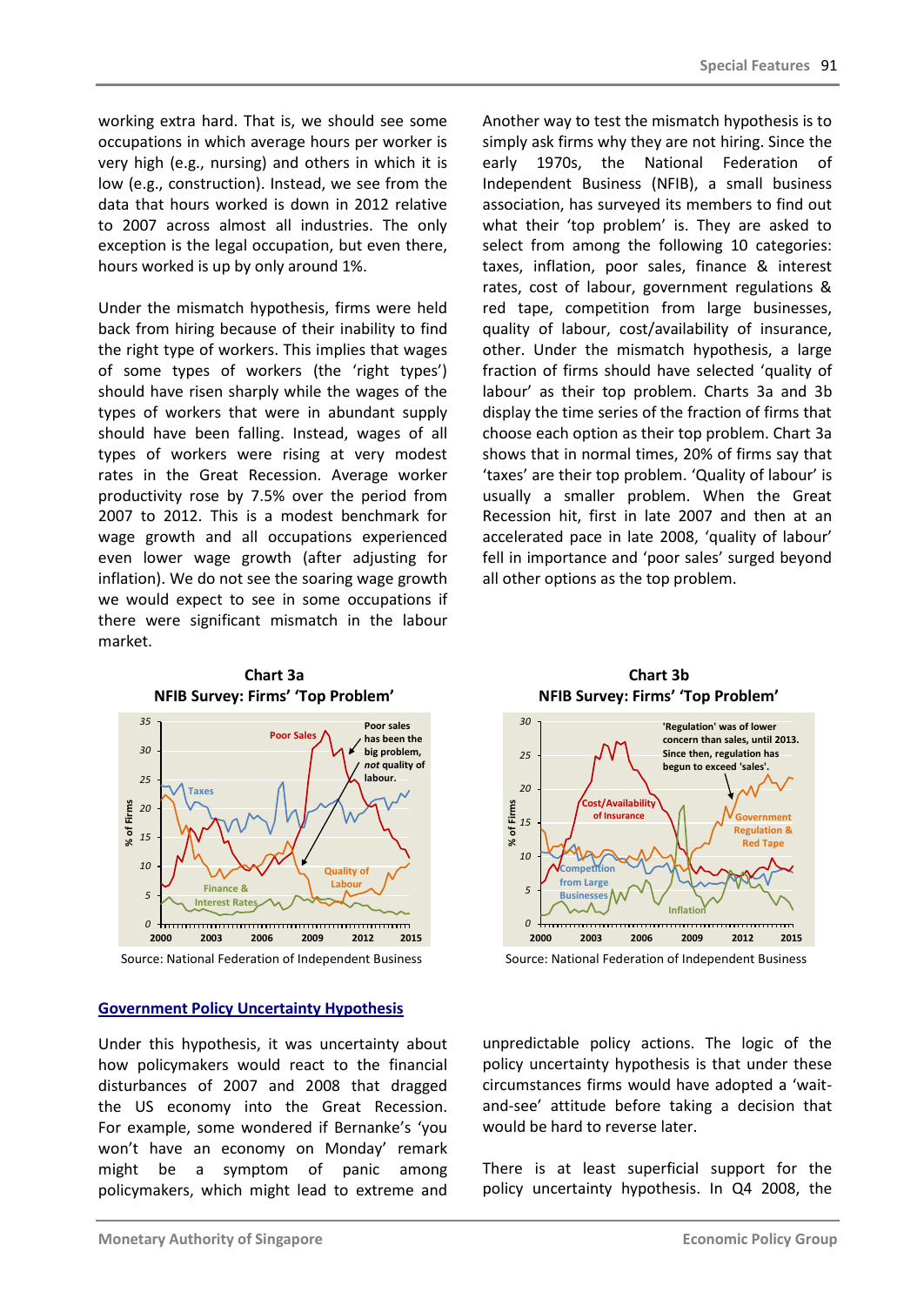equipment investment component of Gross Private Domestic Investment was 19% lower than it was in the fourth quarter of the previous year. However, this observation can also be explained by the sales shortfall that many firms complained about in the NFIB survey. (Chart 3a) Hiring is another form of investment for firms because in many cases, there are upfront training costs and hiring is costly to reverse. The fact that firms sharply contracted hiring starting in late 2008 appears, on the surface at least, to be consistent with the policy uncertainty hypothesis. But other labour market evidence seems inconsistent with the hypothesis. Suppose the fall in employment did reflect firms' decisions to hold back and wait until the dust settles. If this had been the principal source of downward pressure on employment, then we would have seen firms leaning more heavily on their existing workforce by increasing hours worked and overtime. However, as discussed in the previous section, average hours worked actually fell during the Great Recession.<sup>12</sup> This suggests that forces other than the 'wait-andsee' response to uncertainty played the dominant role in employment decisions.

Recently, Baker, Bloom and Davis (2015) brought valuable discipline to the discussion by constructing a quantitative index of policy uncertainty. According to Chart 4, their indicator was well on its way back to pre-recession levels by February 2013. With the cloud of policy uncertainty lifted, employment should have bounced back. According to Chart 2, employment did rise somewhat. But, that rise was only 0.8%, hardly a 'bounce back'.

Another way to test the policy uncertainty hypothesis is to examine the results of the NFIB survey discussed above. If uncertainty about government economic policy were a top concern for firms, we might expect a large fraction of them to select 'government regulations & red tape' as their top problem. Chart 3b shows that normally, government regulation is a top problem for 10% of the firms, and this was true from the start of the Great Recession until 2010. As noted above, firms were much more concerned about poor sales. Later, in 2012 and thereafter, more firms began to complain about government regulation. Indeed, in the more recent data, the fraction of firms concerned about government regulation has surpassed the number concerned with poor sales. We infer that government regulation is not a likely cause of the Great Recession, though it may have become a more important factor recently. $^{13}$ 





Source: http://www.policyuncertainty.com/

 $12$ <sup>12</sup> Economy-wide data on average hours worked corroborate the results. In particular, average weekly hours of all employees in the private sector began to decline in the fall of 2008 (see the variable, AWHAETP, in FRED).

<sup>13</sup> Hartford's annual *Small Business Success Study* also asks firms what is holding back employment, among other things (see Hartford Financial Services Group, 2015). In contrast to the NFIB survey, the Hartford survey suggests that even in 2014 and 2015, the main factor holding back business hiring is 'business not growing', which I interpret as corresponding to 'lack of sales' in the NFIB survey. See Mandelbaum (2011) for a comparison of the results of the Hartford and NFIB studies.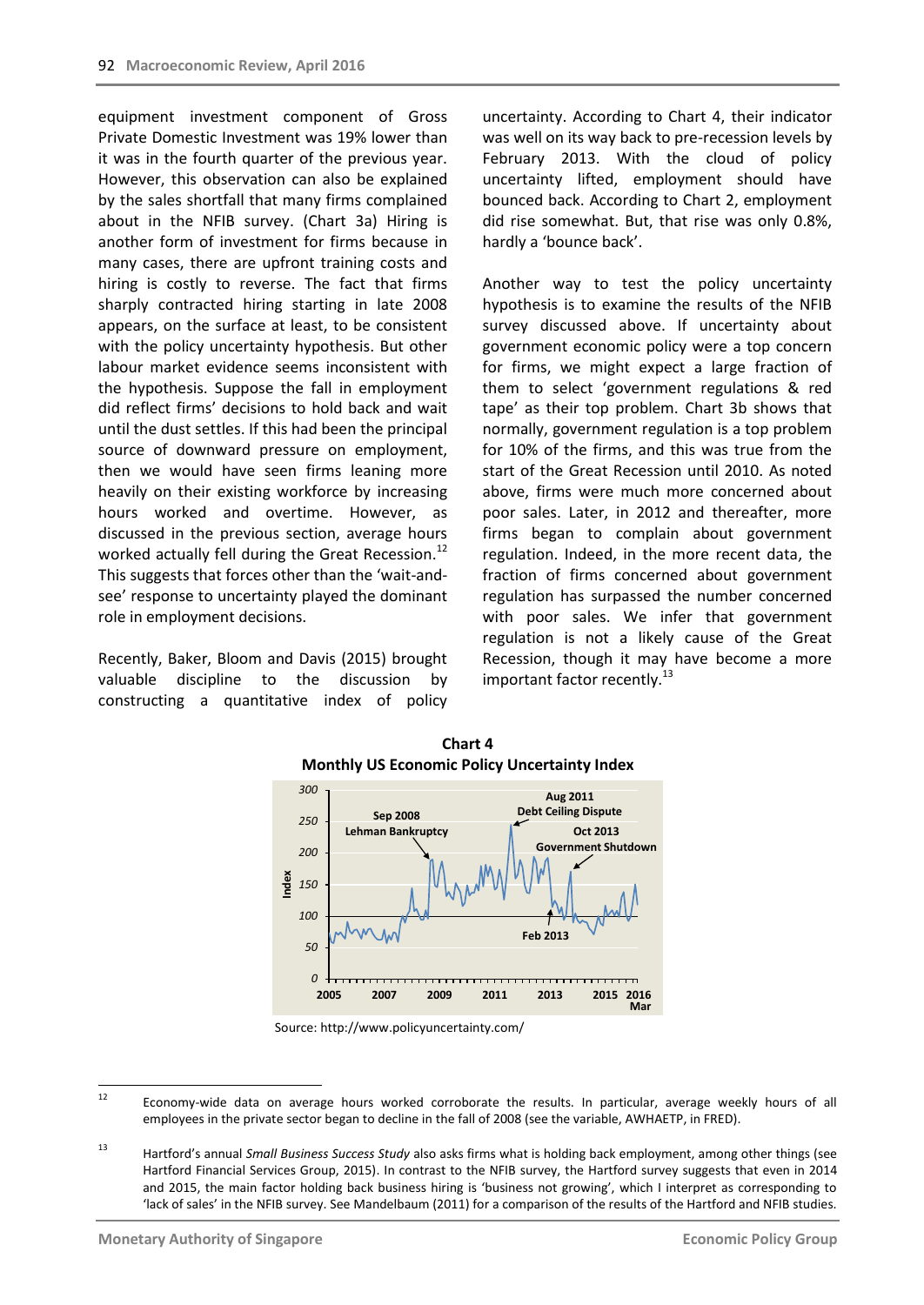The mismatch and policy uncertainty hypotheses initially loomed large in the minds of analysts. With hindsight, it now seems that they played at best only a modest role in the dynamics of the Great Recession.<sup>14</sup>

# **Questions About The Great Recession**

In this section, I discuss the following three questions:

(i) What caused the Great Recession and why has it lasted so long?

(ii) Why did people (including macroeconomists) not predict it?

(iii) What impact did it have on macroeconomics as a discipline?

### **Why Did It Happen?**

Conventional wisdom is now converging on a particular narrative about the cause of the Great Recession. In effect, the Great Recession was a 'perfect storm' created by the confluence of three factors. Each factor taken by itself would not have caused a major recession, but in combination they were explosive. The first factor was the decline in housing prices that began in the summer of 2007. Whether this was the end of a 'bubble' or just an ordinary fluctuation does not matter for the narrative. The second factor was that the financial system was heavily invested in housing-related assets—mortgage-backed securities. The third factor was that the part of the banking system, the *shadow banking system*, that was invested in housing assets was vulnerable to bank runs.<sup>15</sup>

These three factors are the essential elements in the following narrative about the Great Recession. The fall in housing prices damaged the assets of the shadow banking system and thereby created the conditions under which a run on the shadow banking system could occur. Alas, a run did occur in the summer of 2007, forcing the shadow banking system to sell its assets at fire

sale prices. This asset decline damaged the whole banking system and hindered its ability to intermediate not just house purchases but investment more generally. With reduced credit, purchases of houses declined and the fall in house prices was reinforced. By reducing household wealth, the fall in house prices induced households to cut back on spending. Seeing a fall in sales, firms pulled back on investment. All these forces reinforced each other, sending the economy into the tail-spin documented above.

### **Why Did It Last So Long?**

The conventional view on why the recession lasted so long is that the events described in the previous paragraph reinforced the desire to save, relative to the desire to invest. If markets were efficient, then the risk-adjusted real interest rate would have fallen to balance the demand and supply of savings. According to the conventional view, this required that real interest rates be substantially negative, something that could not be achieved because of the lower bound on the nominal rate of interest and the fact that inflation expectations were anchored at a low level. Because the real interest rate could not fall enough to clear the lending market, something else had to do it instead. That something else was a fall in aggregate output, which allowed lending markets to clear by reducing saving for consumption-smoothing reasons. This is essentially the logic of the Paradox of Thrift analysed in undergraduate textbooks.  $^{16}$ Consistent with those textbooks, the drop in output arising from this Paradox of Thrift reasoning could in principle last for a long time.

 $14$ I have not considered the idea that the Great Recession was caused by the Federal Reserve keeping the Federal funds rate too low, too long in the early 2000s. For a review of this hypothesis and a critique, see Bernanke (2015).

<sup>&</sup>lt;sup>15</sup> Technically, what happened was a rollover crisis, not a traditional bank run like the ones familiar from movies and pictures from the era of the Great Depression.

<sup>&</sup>lt;sup>16</sup> The Paradox of Thrift argument described in the text lies at the heart of the analysis of the interest rate lower bound in Eggertsson and Woodford (2003).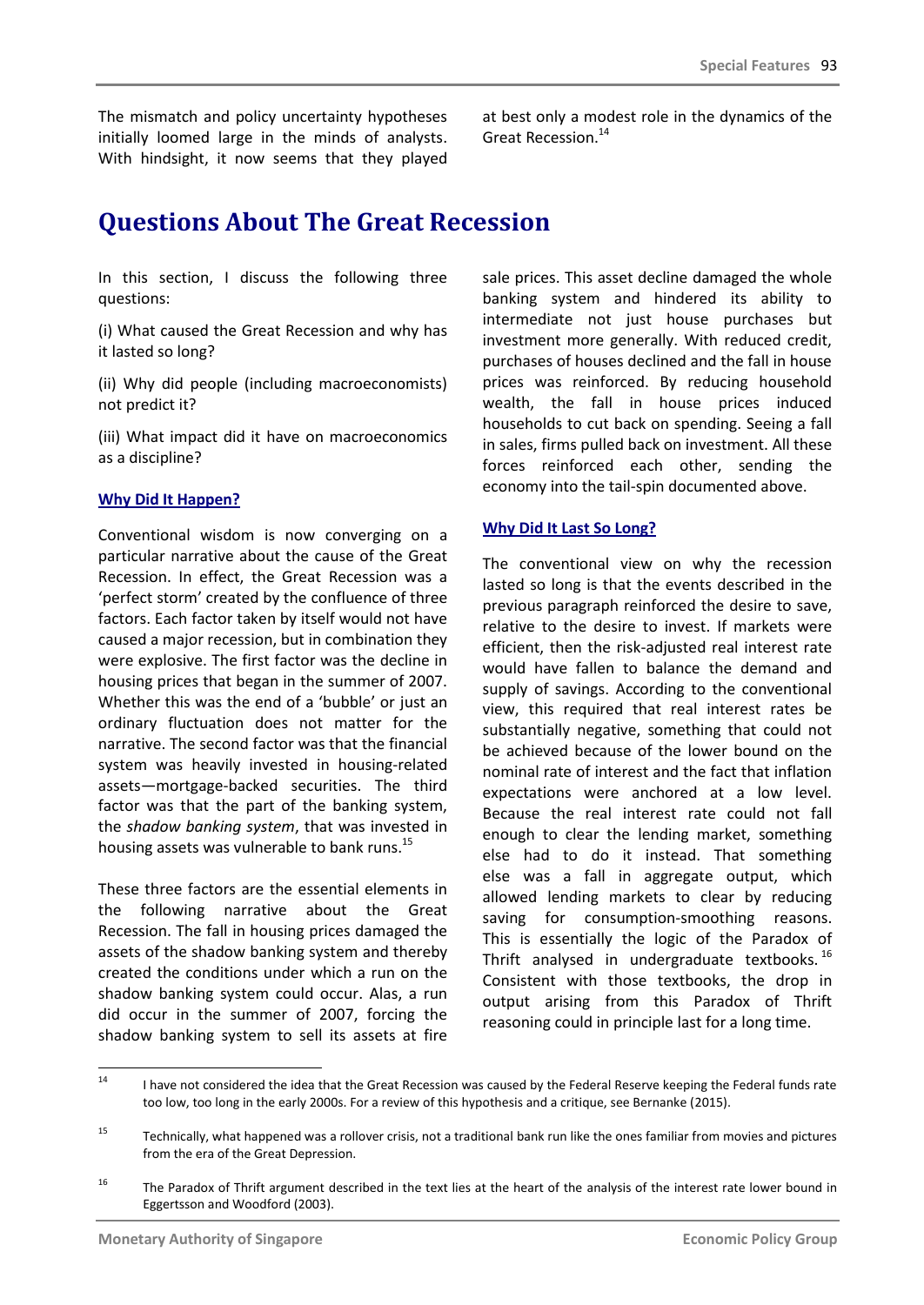#### **Why Didn't People See It Coming?**

Why did people not predict the Great Recession? The emerging consensus is that policymakers were simply not aware of the third factor. They did not realise how big the shadow banking sector was nor how vulnerable it was to runs (see for example, Bernanke, 2010).<sup>17</sup> Much of what we know about financial markets comes about as a side-effect of regulation and the shadow banking system was mostly outside the normal regulatory framework. The implication for policy is that policymakers need to be on the alert for the development of a shadow banking system. They must address the vulnerability of intermediation to runs by offering lender-of-last-resort services. The regulatory environment must be designed to address the resulting moral hazard problems.

#### **Impact On Macroeconomics**

The Great Recession is having an enormous impact on macroeconomics as a discipline, in two ways. First, at its heart, the narrative I described above characterises the Great Recession as the response of the economy to a negative shock in the aggregate demand for goods. This is very much in the spirit of the traditional macroeconomic paradigm captured by the famous IS-LM model, which places demand shocks at the heart of its theory of business cycle fluctuations. Similarly, the Paradox of Thrift argument is also expressed naturally in the IS-LM model.

The IS-LM paradigm, together with the Paradox of Thrift and the notion that a shock to aggregate demand could generate a welfare-reducing drop in output, had been largely discredited among professional macroeconomists since the 1980s. But, the Great Recession seems impossible to understand without invoking Paradox of Thrift logic and appealing to shocks in aggregate demand. As a consequence, the modern equivalent of the IS-LM model—the New Keynesian model—has been returned to centre stage. To be fair, the return of the IS-LM model had already begun in the late 1990s, but the Great Recession dramatically accelerated the process.

The return of the dynamic version of the IS-LM model is revolutionary because that model is closely allied with the view that equilibrium outcomes are not necessarily efficient, so that government interventions might be desirable. The previous macroeconomic paradigm, the Real Business Cycle model, generally adopted the position that equilibria are efficient, so that government intervention is counterproductive. $^{18}$ 

The Great Recession has had a second important effect on the practice of macroeconomics. Before it, there was a consensus among professional macroeconomists that dysfunction in the financial sector could safely be ignored in the study of macroeconomics. The idea was that what happens on Wall Street has as little impact on the economy as what happens at the slot machines in Nevada. This idea appeared to receive support from the US experiences in 1987 and the early 2000s, when the economy seemed unfazed by substantial stock market volatility. The idea that financial markets could be ignored in macroeconomics has died with the Great Recession.

Previously, macroeconomics was primarily concerned with the strategy for setting interest rates by the monetary authority, alongside similar questions. Now macroeconomists are also thinking about the financial system and how it should be regulated. This has necessitated the construction of new models. The empirically successful models have generally integrated financial factors into a version of the New Keynesian model, for the reasons discussed above. Much progress on this project has occurred and there is too much to summarise here. One particularly notable set of advances appears in Gertler and Kiyotaki (2015) and Gertler, Kiyotaki and Prestipino (2016). In these papers, banks are modelled as financing

 $17$ <sup>17</sup> That the shadow banking system was of a similar order of magnitude to the traditional banking system is discussed in Geithner (2008).

<sup>&</sup>lt;sup>18</sup> Although in one sense the shift from Real Business Cycles to the New Keynesian model is revolutionary, in another it is not. All the technical advances associated with Real Business Cycle analysis have been absorbed into the New Keynesian model. This includes the economic concepts of a private sector equilibrium, Ramsey equilibrium, time consistency, etc. This also includes model solution and econometric methods.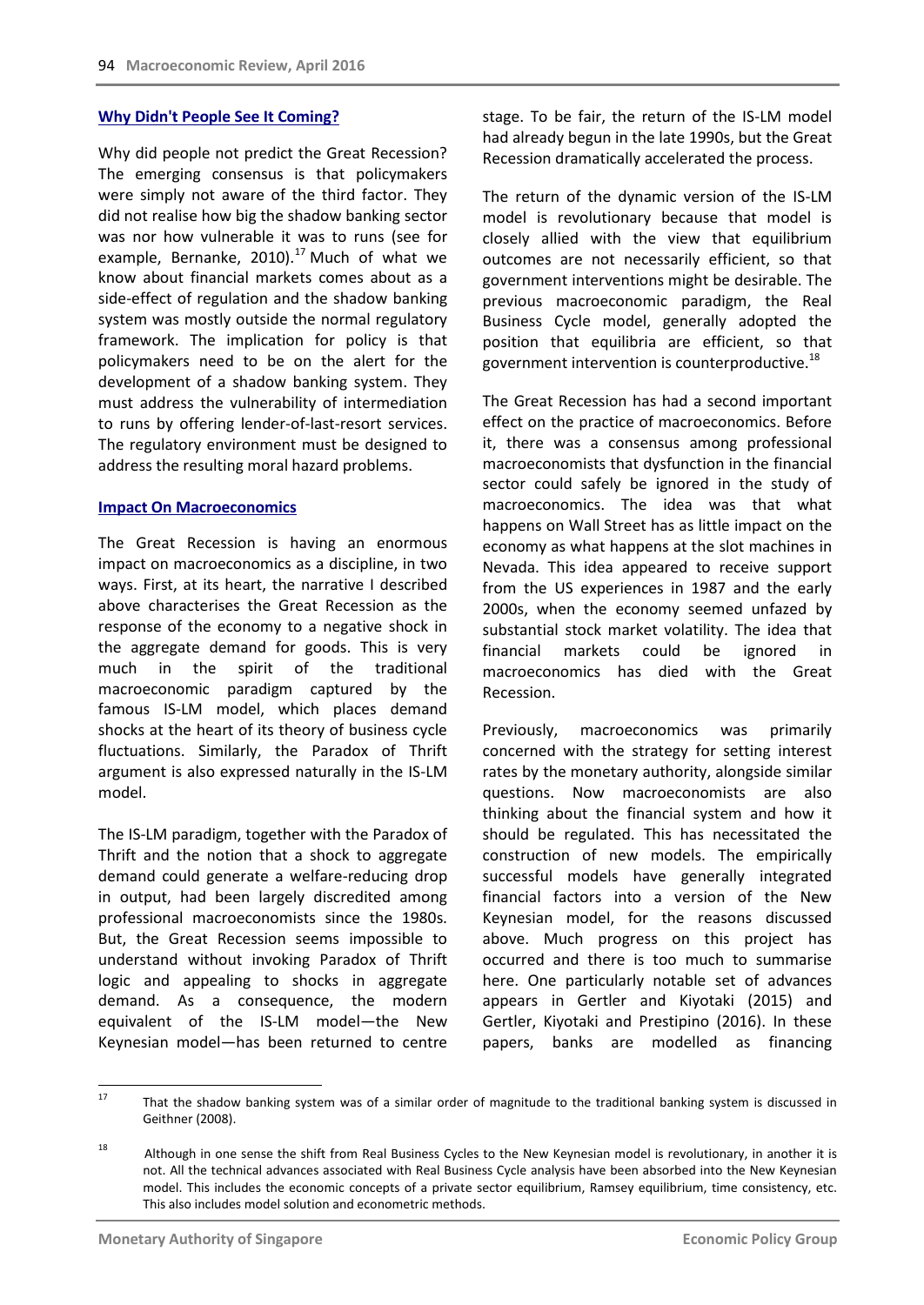long-term assets with short-term liabilities. This mismatch between assets and liabilities captures the essential reason that real-world financial institutions are vulnerable to runs. The model represents a laboratory in which to think precisely about the sort of run narrative—described by Bernanke (2010) and others—that launched the Great Recession in 2007. Constructing models of this kind is essential for the design of regulatory and other policies that can prevent a recurrence of a disaster like the Great Recession.

### **References**

Appelbaum, B (2014), "A Fed Policy Maker, Changing His Mind, Urges More Stimulus", *The New York Times*, January 27, available at http://www.nytimes.com/2014/01/28/business/a-federal-reserve-policymaker-urges-it-to-do-more.html

Baker, S R, Bloom, N and Davis, S J (2015), "Measuring Economic Policy Uncertainty", *NBER Working Paper*  No. 21633, October.

Bernanke, B S (2010), "Statement by Ben S. Bernanke, Chairman, Board of Governors of the Federal Reserve System, Before the Financial Crisis Inquiry Commission, Washington, D.C.", (URL https://www.federalreserve.gov/newsevents/testimony/bernanke20100902a.pdf).

Bernanke, B S (2015), "The Taylor Rule: A Benchmark for Monetary Policy?", Brookings Institution, (URL http://www.brookings.edu/blogs/ben-bernanke/posts/2015/04/28-taylor-rule-monetary-policy).

Christiano, L J, Motto, R and Rostagno, M (2003), "The Great Depression and the Friedman-Schwartz Hypothesis", *Journal of Money, Credit, and Banking*, Vol. 35(6), pp. 1119–1197.

Christiano, L J and Eichenbaum, M (1992), "Current Real-Business-Cycle Theories and Aggregate Labor-Market Fluctuations", *American Economic Review*, Vol. 82(3), pp. 430–450.

Christiano, L J, Eichenbaum, M and Trabandt, M (2015), "Understanding the Great Recession", *American Economic Journal: Macroeconomics*, Vol. 7(1), pp. 110–167.

Eggertsson, G B and Woodford, M (2003), "The Zero Bound on Interest Rates and Optimal Monetary Policy", *Brookings Papers on Economic Activity*, pp. 139–233.

Geithner, T F (2008), "Reducing Systemic Risk in a Dynamic Financial System", remarks at the Economic Club of New York, New York City, available at https://www.newyorkfed.org/newsevents/speeches/2008/ tfg080609.html

Gertler, M and Kiyotaki, N (2015), "Banking, Liquidity, and Bank Runs in an Infinite Horizon Economy", *American Economic Review*, Vol. 105(7), pp.2011–2043.

Gertler, M, Kiyotaki, N and Prestipino, A (2016), "Wholesale Banking and Bank Runs in Macroeconomic Modelling of Financial Crises", *International Finance Discussion Papers* No. 1156, January.

Gordon, R J (2016), *The Rise and Fall of American Growth: The U.S. Standard of Living Since the Civil War*, Princeton University Press.

Hartford Financial Services Group (2015), *2015 Small Business Success Study*, December, available at https://www.thehartford.com/sites/the\_hartford/files/executive-summary-2015-sbss.pdf